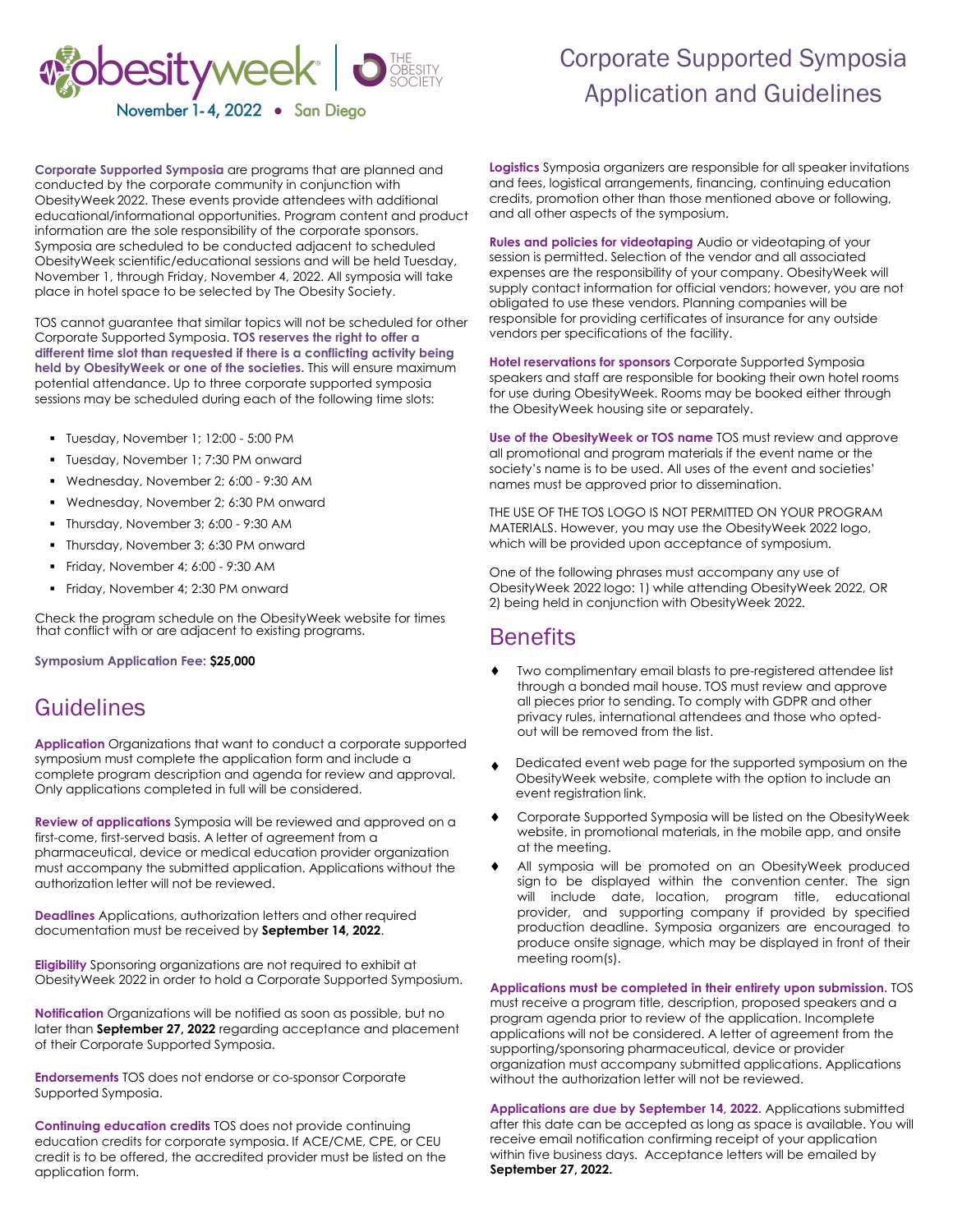

| Don't miss          |
|---------------------|
| this opportunity to |
| connect with the    |
| leading players in  |
| the field of        |
| obesity from        |
| world-renowned      |
| speakers,           |
| researchers and     |
| <b>clinicians</b>   |
| to advocates,       |
| policymakers        |
| and educators.      |

| <b>Name of Company Supporting Program</b>                                                                                                                |     |  |  |
|----------------------------------------------------------------------------------------------------------------------------------------------------------|-----|--|--|
| <b>Primary Contact Name</b>                                                                                                                              |     |  |  |
| Address                                                                                                                                                  |     |  |  |
| City/State/Zip                                                                                                                                           |     |  |  |
| Phone                                                                                                                                                    | Fax |  |  |
| Email                                                                                                                                                    |     |  |  |
| <b>Name of Company Planning Program</b><br>(A primary contact must be listed. This person will be main point of contact for all aspects of the program.) |     |  |  |
| <b>Primary Contact Name</b>                                                                                                                              |     |  |  |
| Address                                                                                                                                                  |     |  |  |
| City/State/Zip                                                                                                                                           |     |  |  |
| Phone                                                                                                                                                    | Fax |  |  |
| Email                                                                                                                                                    |     |  |  |
| Program Information**<br>Program Title                                                                                                                   |     |  |  |

Proposed Faculty

Program Description (Must be 100 words or less)

Anticipated Attendance



\*\*If there are any changes in the title, description, or speakers please notify Ryan Cliche by email at ryan.cliche[@BlackwoodCME.com. Print](mailto:%20Brent.Schwartz@BlackwoodCME.com.)ing deadlines will be provided. Changes received after print deadlines will NOT be included in the onsite publications.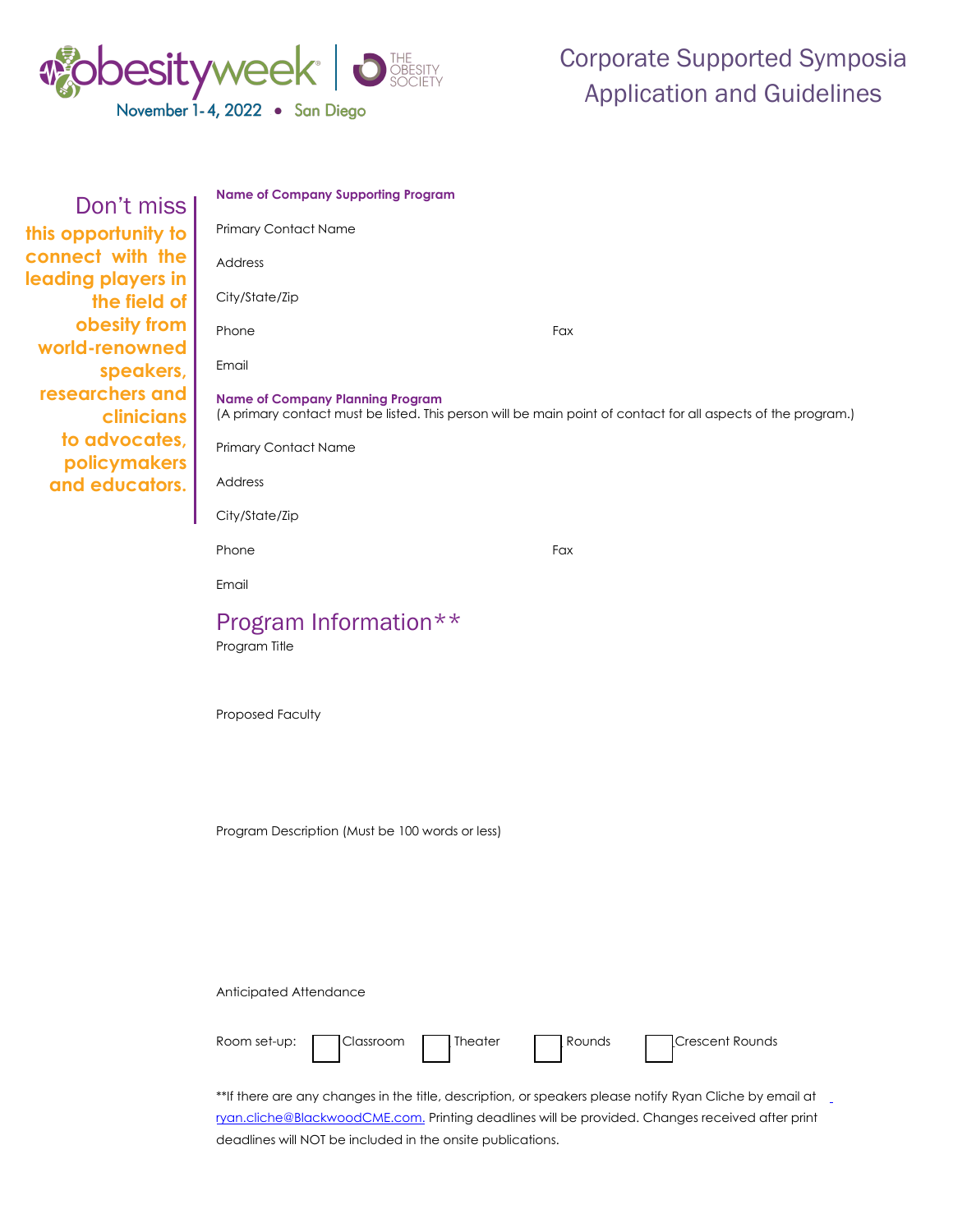

# Corporate Supported Symposia Application and Guidelines

## CME/CPE/CEU

Accredited Provider

**The following is required for all CME/CPE/CEU programs.**

#### **Name of Company Accrediting Program**

(A primary contact must be listed. This person will be main point of contact for all aspects of the program.) Primary Contact Name

Address

Obesity

professionals **from around the world gather to discuss and disseminate the state-of-the-art information on obesity research and clinical care.**

City/State/Zip

Phone Fax

Email

## Education Information

Summary of Needs Assessment with References and Desired Result

Learning Objectives

Evaluation Process (Please provide a description of the evaluation process and expected outcomes as related to the needs assessment.

Accreditation Statement

Disclosure Statement